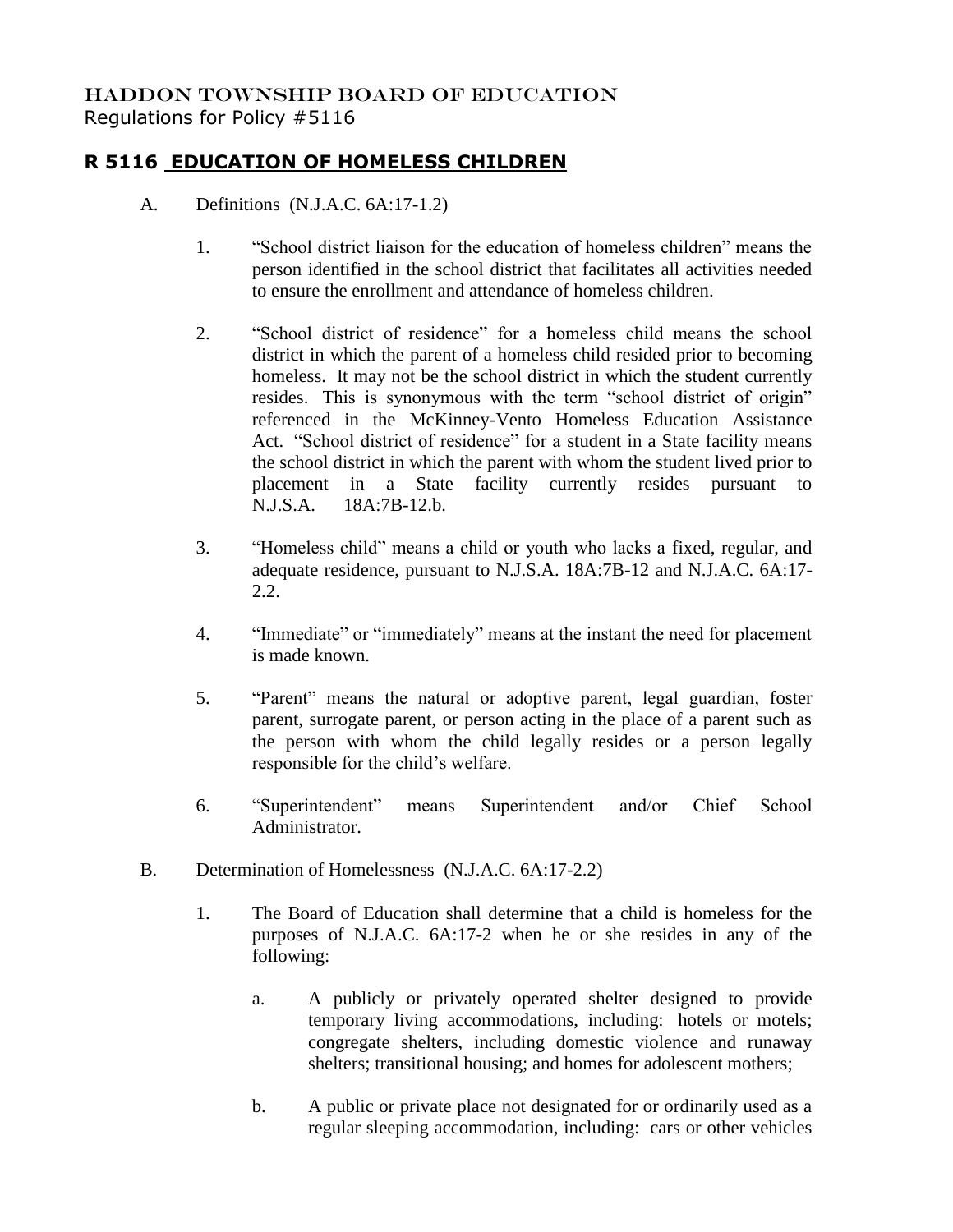including mobile homes; tents or other temporary shelters; parks; abandoned buildings; bus or train stations; or temporary shelters provided to migrant workers and their children on farm sites;

- c. The residence of relatives or friends where the homeless child resides out of necessity because his or her family lacks a regular or permanent residence of its own; or
- d. Substandard housing.
- C. Responsibilities of the School District of Residence (N.J.A.C. 6A:17-2.3)
	- 1. The school district of residence for a homeless child is responsible for the education of the child and shall:
		- a. Determine the school district in which the child shall be enrolled after consulting with the parent pursuant to N.J.A.C. 6A:17-2.5;
		- b. Pay the cost of tuition pursuant to N.J.S.A. 18A:38-19, when the child attends school in another school district; and
		- c. Provide for transportation for the child pursuant to N.J.A.C.  $6A:27-6.2.$
	- 2. The determination of the homeless child's school district of residence shall be made by the Superintendent of the school district of residence or designee pursuant to N.J.A.C. 6A:17-2.4 based upon information received from the parent, the Department of Human Services or the Department of Children and Families, a shelter provider, another school district, an involved agency, or a case manager.
	- 3. The district Board of Education identified in accordance with N.J.S.A. 18A:7B-12 as the school district of residence for a homeless child shall be the school district of residence until the parent establishes a permanent residence. Financial responsibility will remain with the homeless child's school district of residence until the family is deemed domiciled in another jurisdiction, pursuant to N.J.S.A. 18A:38-1.d.
- D. Designation of School District Liaisons and Their Responsibilities (N.J.A.C. 6A:17-2.4)
	- 1. The Superintendent identifies the Supervisor of Instruction as the district liaison for the education of homeless children. The school district liaison shall:
		- a. Facilitate communication and cooperation between the school district of residence and the school district where the homeless child resides;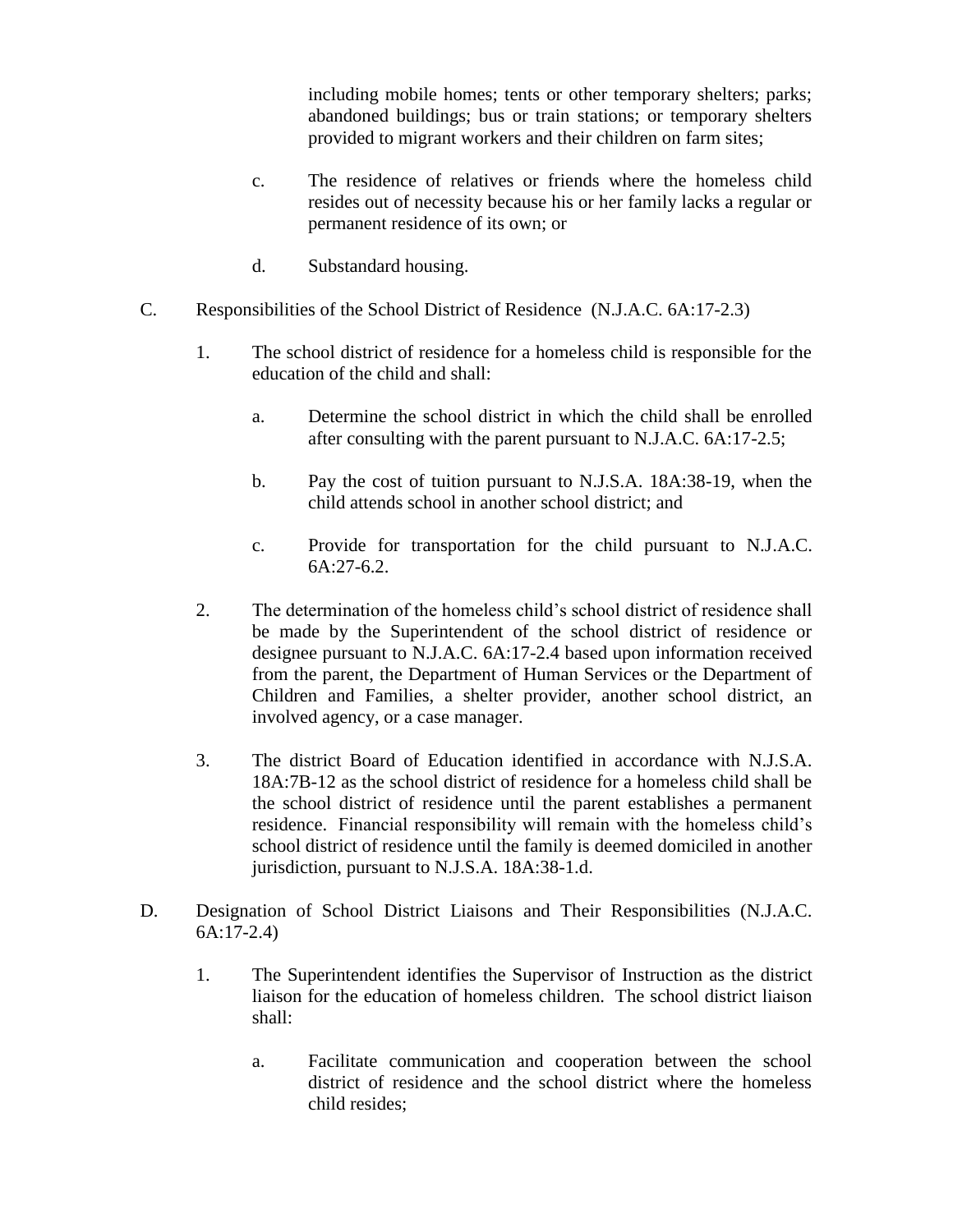- b. Develop procedures to ensure a homeless child residing in the school district is enrolled and attending school pursuant to N.J.A.C. 6A:17-2.5;
- c. Ensure homeless families, children, and youth receive educational services for which they are eligible, including Head Start and Even Start programs, preschool programs administered by the local education agency, and referrals to health care, dental, mental health, and other appropriate services;
- d. Inform parents of homeless children and youth of the educational and related opportunities available to their children and ensure that they are provided with meaningful opportunities to participate in the education of their children;
- e. Ensure that public notice of the educational rights of homeless children and youth is disseminated where such children receive services, such as schools, family shelters, and soup kitchens;
- f. Ensure enrollment disputes are resolved pursuant to N.J.A.C. 6A:17-2.7;
- g. Ensure the parent of a homeless child or youth, or any unaccompanied youth, is fully informed of all transportation services, including transportation to the school district of residence, and is assisted in accessing transportation to the school selected under N.J.A.C. 6A:17-2.5;
- h. Assist the parent to obtain the homeless child or youth's medical records or required immunizations; and
- i. Assist an unaccompanied youth to ensure he or she is enrolled and is receiving all services pursuant to N.J.A.C. 6A:17.
- 2. When a homeless child resides in a school district, the district liaison shall notify the liaison of the school district of residence within twenty-four hours of receiving notification from the parent, the Department of Human Services or the Department of Children and Families, a shelter director, an involved agency, or a case manager.
- 3. Upon notification of the need for enrollment of a homeless child, the liaison in the school district of residence shall coordinate enrollment procedures immediately based upon the best interest of the child pursuant to N.J.A.C. 6A:17-2.5(b).
- E. School District Enrollment (N.J.A.C. 6A:17-2.5)
	- 1. The Superintendent of the school district of residence or designee shall decide in which district the homeless child shall be enrolled as follows: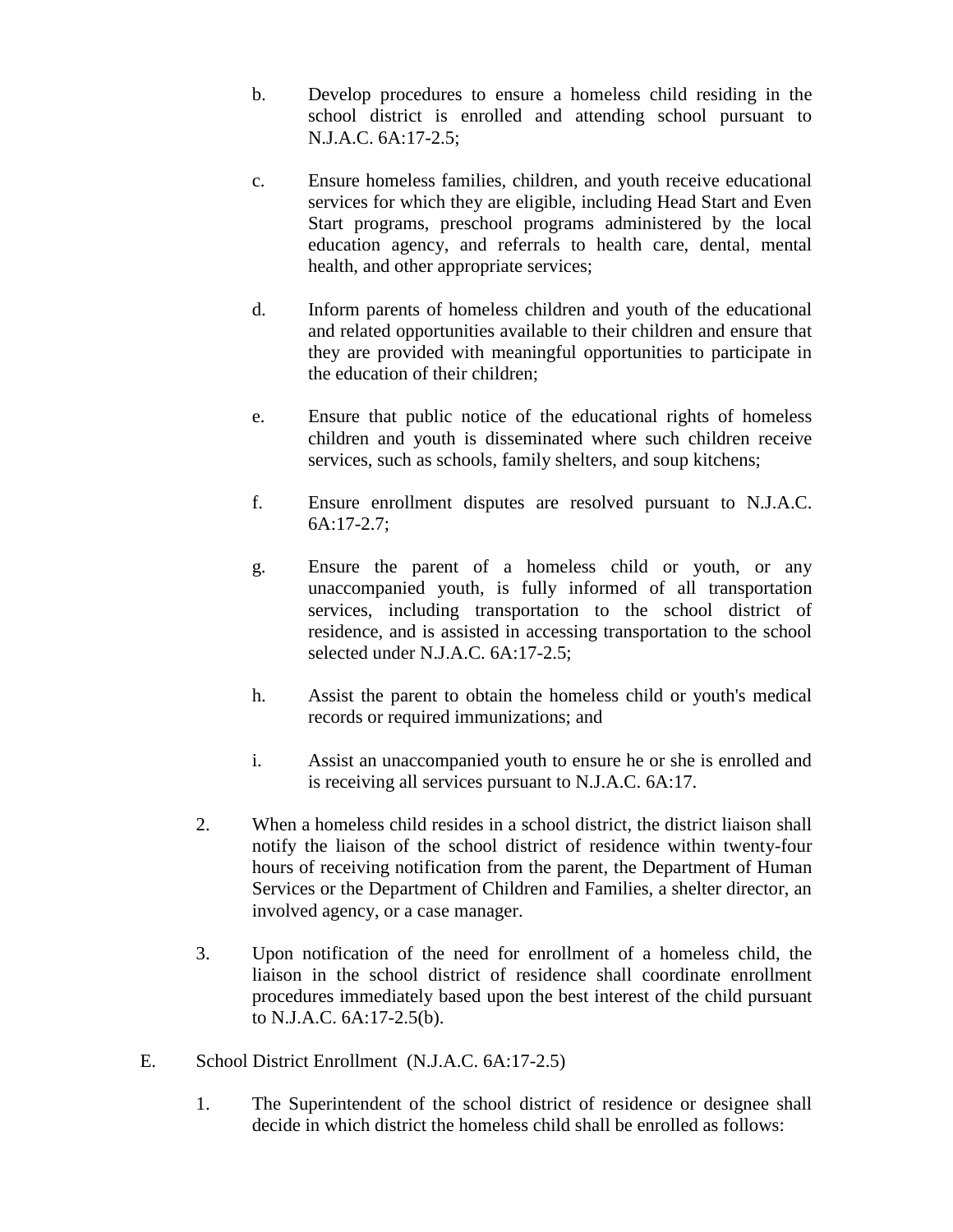- a. Enroll the homeless child in the school district of residence to the extent feasible, except when doing so is contrary to the wishes of the homeless child's parent;
- b. Continue the homeless child's education in the school district of last attendance if it is not the school district of residence; or
- c. Enroll the homeless child in the school district where the child resides.
- 2. The Superintendent of the school district of residence or designee shall decide the school district of enrollment of a homeless child based on what is determined to be in the best interest of the child after considering:
	- a. The enrollment of the homeless child in the school district of residence to the extent feasible, except when doing so is contrary to the wishes of the child's parent.
	- b. The continuity of the child's educational program;
	- c. The eligibility of the child for special instructional programs, including but not limited to bilingual, gifted and talented, special education, early childhood, and career and technical education programs; and
	- d. The distance, travel time, and safety factors in coordinating transportation services from the residence to the school.
- 3. The Superintendent of the school district of residence or designee shall determine the child's school district enrollment immediately after consultation with the parent. The school district of residence shall adhere to the following procedures:
	- a. Enrollment decisions shall be made immediately upon notification of the need for enrollment. When the decision is made, the child will be enrolled immediately. If a dispute arises regarding enrollment of a homeless child, the homeless child shall be immediately enrolled in the school district in which enrollment is sought by the parent, pending resolution of the dispute pursuant to N.J.A.C. 6A:17-2.7.
	- b. Consultation with the parent regarding the enrollment decision and the right to appeal the decision shall be documented in writing.
	- c. A decision to enroll a homeless child in a school district other than the school district of residence or the school district requested by the parent shall be explained in writing and provided to the parent.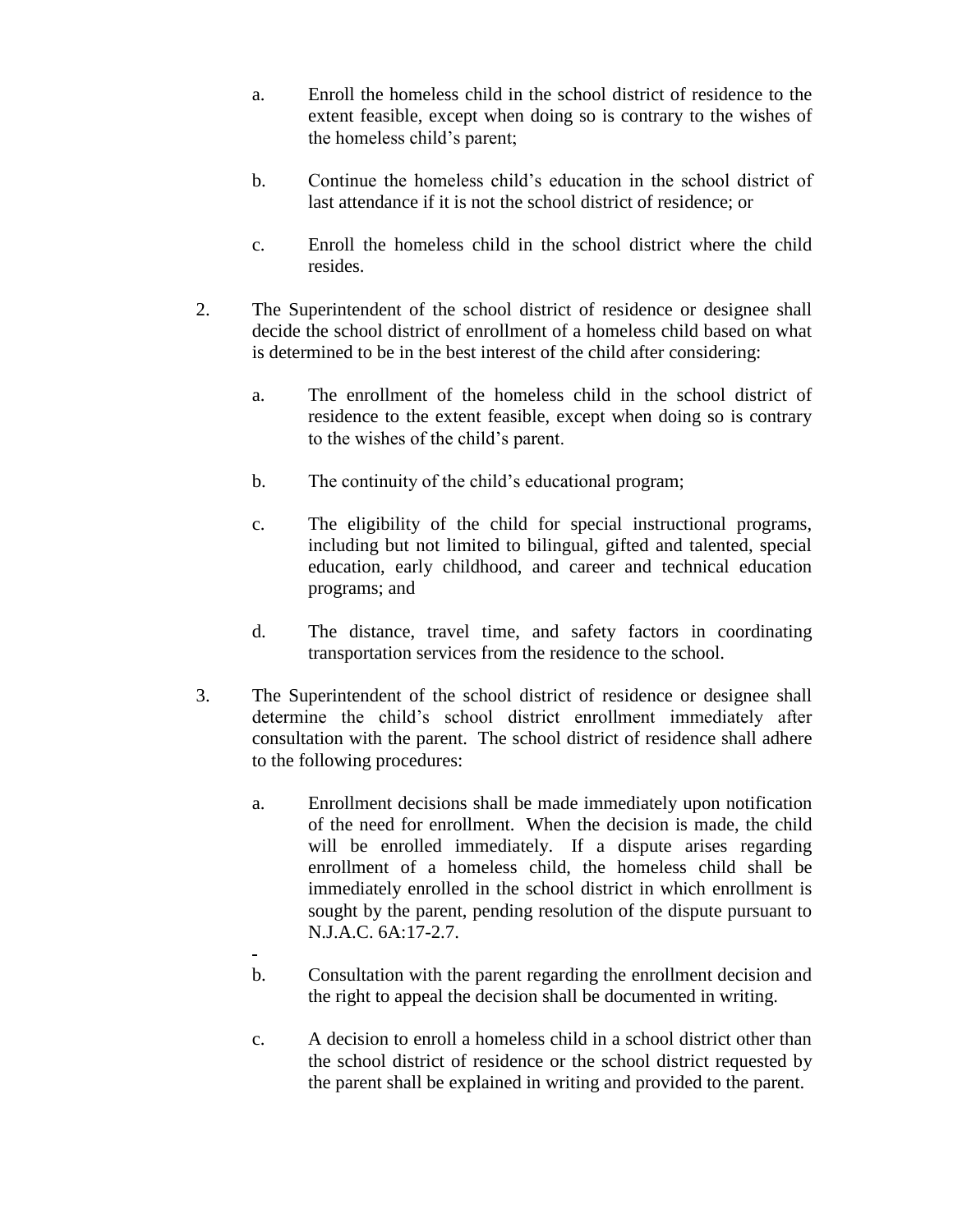- 4. When a decision is made to enroll the child in a school district other than the school district of residence, the Superintendent or designee of the school district of residence shall forward to the new school district all relevant school and health records consistent with the provisions of N.J.A.C. 6A:32, School District Operations.
- 5. When a homeless child with a disability is enrolled in a school district other than the school district of residence, the school district of enrollment shall treat the student as a transfer student pursuant to N.J.A.C. 6A:14, Special Education.
- 6. When the school district of residence for a homeless child cannot be determined, the Superintendent or designee of the school district in which the child currently resides shall enroll the child immediately in the school district of the current residence or the school district of last attendance.
- 7. The school district selected pursuant to N.J.A.C. 6A:17-2 shall immediately enroll the homeless child or youth, even if the child or youth is unable to produce records normally required for enrollment such as previous academic records, medical records, proof of residency, or other documentation.
- 8. Enrollment in the school district of residence, the school district of last attendance if not the school district of residence, or the school district where the child resides shall continue for the duration of homelessness, including when a family becomes homeless between academic years, and also for the remainder of the academic year if the homeless child becomes permanently housed during the academic year.
- F. Parental Rights (N.J.A.C. 6A:17-2.6)
	- 1. Unless parental rights have been terminated by a court of competent jurisdiction, the parent retains all rights under N.J.A.C. 6A:17-2.1 et seq.
- G. Disputes and Appeals (N.J.A.C. 6A:17-2.7)
	- 1. When a dispute occurs regarding the determination of homelessness or the determination of the school district of enrollment made by the school district of residence, the Superintendent(s) or designee(s) of the involved school district(s) or the child's parent(s) shall immediately notify the Executive County Superintendent of Schools, who, in consultation with the Department's McKinney-Vento Homeless Education Coordinator or designee, shall immediately decide the child's status. If a dispute remains between the parent and the involved school district(s) following the Executive County Superintendent's determination, the parent or the involved district Board(s) of Education may appeal to the Commissioner of Education for a determination pursuant to N.J.A.C. 6A:3, Controversies and Disputes.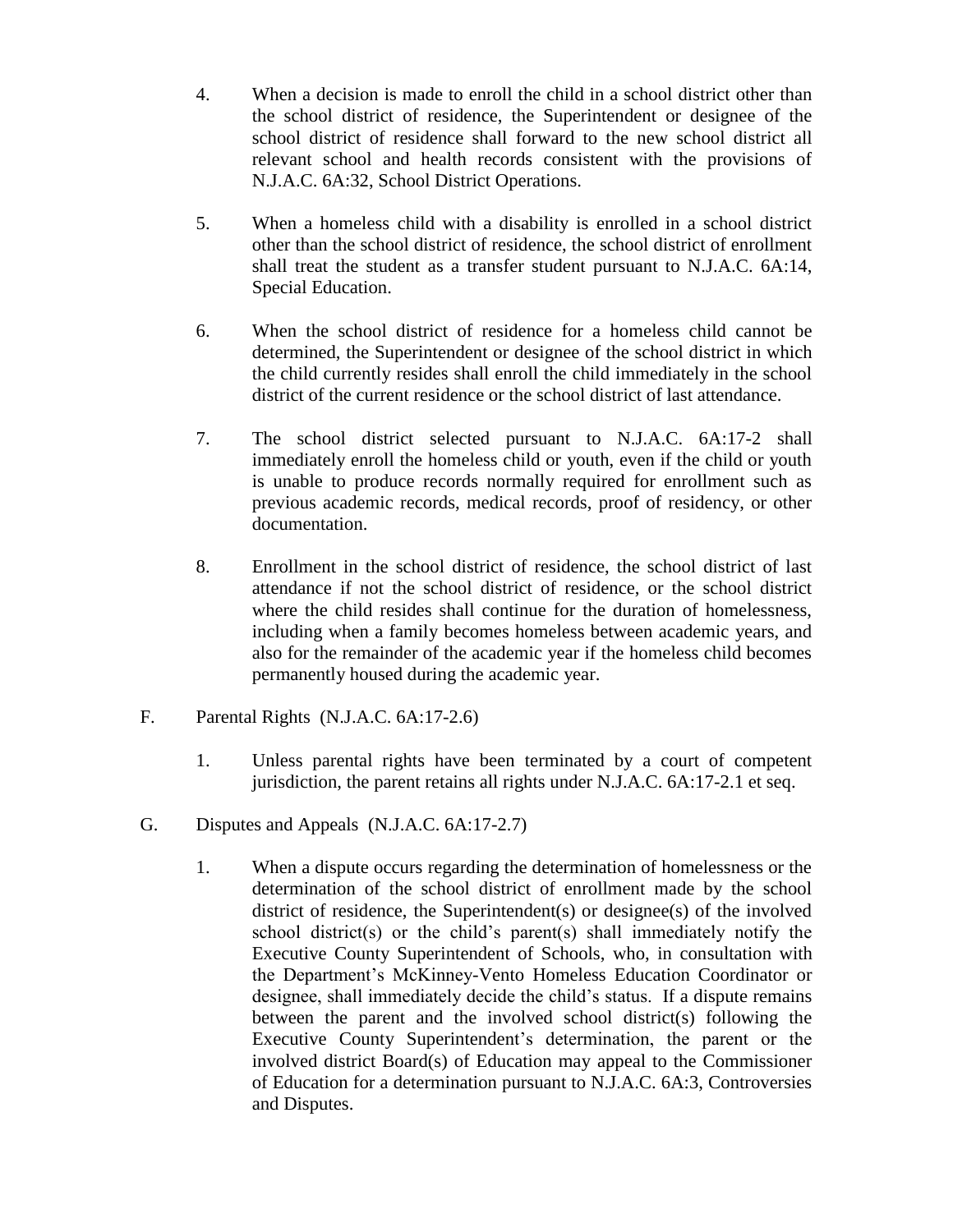- 2. When a school district designated as the school district of residence disputes its designation as the school district of residence, or where no designation can be agreed upon by the involved school districts, the Superintendent(s) or designee(s) of the involved school districts shall immediately notify the Executive County Superintendent of Schools, who shall make a determination immediately, if possible, but no later than within forty-eight hours.
	- a. If the dispute regarding determination of district of residence does not involve the determination of homelessness and/or district enrollment, the school district disputing the Executive County Superintendent's determination may appeal to the Department of Education pursuant to N.J.A.C.  $6A:23A-19.2(d)$ , (e), and (f), and request a determination from the Division of Administration and Finance.
	- b. If an appeal of a determination of district of residence also includes an appeal of the determination of homelessness and/or school district of enrollment, the appeal shall be submitted to the Commissioner pursuant to N.J.A.C. 6A:3, Controversies and Disputes.
- 3. Any dispute or appeal shall not delay the homeless child's immediate enrollment or continued enrollment in the school district. The homeless child shall be enrolled in the school district in which enrollment or continued enrollment is sought by the parent, pending resolution of the dispute or appeal.
- 4. Disputes and appeals involving the services provided to a homeless child with a disability shall be made pursuant to N.J.A.C. 6A:14.
- H. Tuition (N.J.A.C. 6A:17-2.8)
	- 1. When the homeless child is enrolled in a school district other than the school district of residence, the school district of residence shall pay to the school district of enrollment the tuition costs pursuant to N.J.S.A. 18A:38- 19 until the parent establishes a permanent residence or is deemed domiciled in another jurisdiction pursuant to N.J.S.A. 18A:38-1.d. At that time, the school district of residence shall no longer pay tuition to the school district of enrollment.
	- 2. The school district of residence shall list the child on its annual Application for State School Aid (ASSA) pursuant to N.J.S.A. 18A:7F-33 until the parent establishes a permanent residence or is deemed domiciled in another jurisdiction pursuant to N.J.S.A. 18A:38-1.d. At that time, the school district of residence shall no longer list the student on its ASSA.
	- 3. The State shall assume fiscal responsibility for the tuition of the child pursuant to N.J.S.A. 18A:7B-12.1 and shall pay the tuition to the school